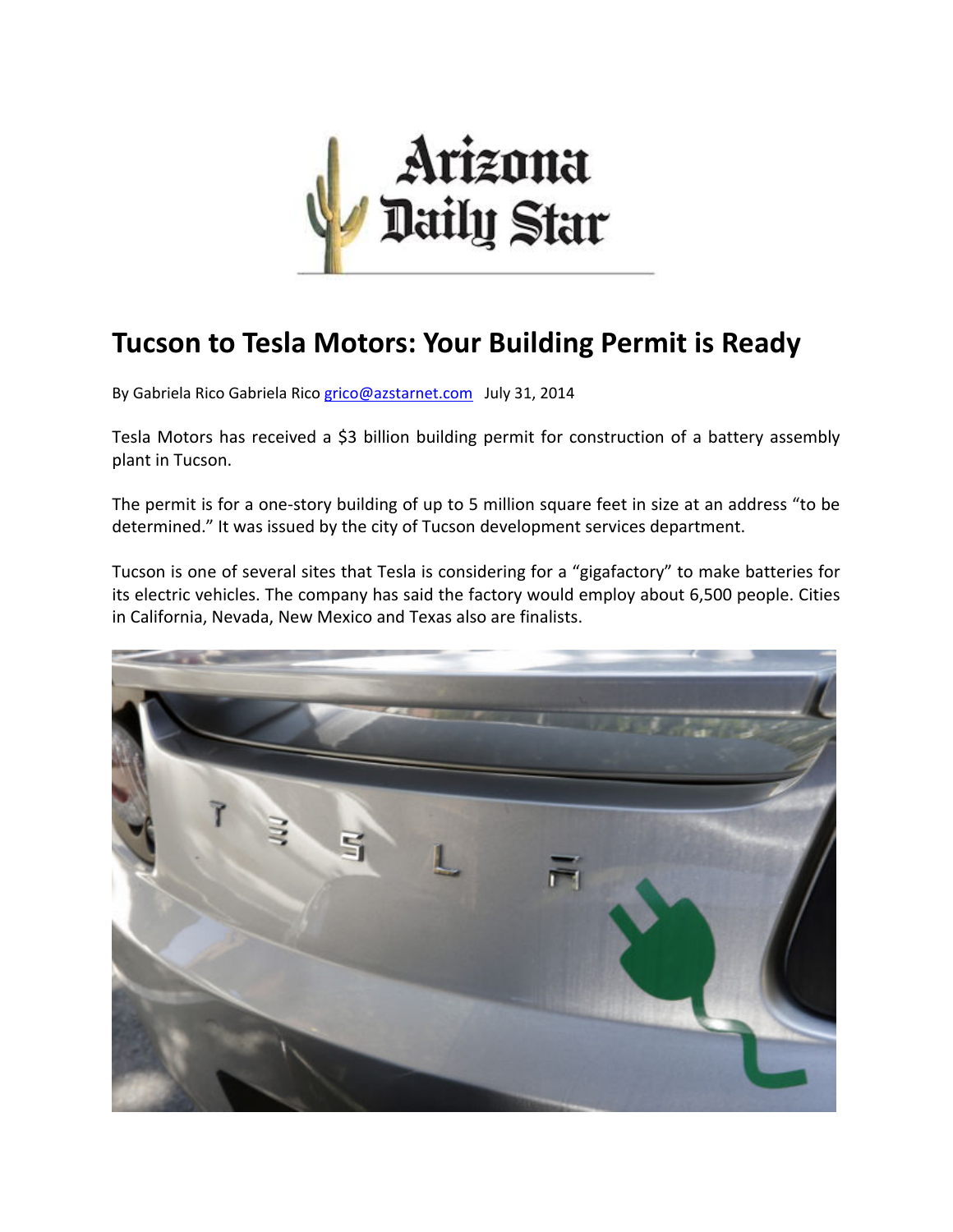Mayor **Jonathan Rothschild** sent the permit and a brief memo to Tesla officials Wednesday.

"Attached is a City of Tucson permit, ready for your signature," the memo reads. "Just letting you know the City of Tucson is ready to proceed as soon as you are."

During a recent visit to Tucson, Tesla officials expressed concern that the project might get delayed due to permitting red tape, Roths‐child said.

"This is a concrete sign that, not only can we act expeditiously, but we're ready," Rothschild said.

The mayor would not disclose how many site visits Tesla has made to Tucson.

Tesla officials could not be reached for comment but have said previously that the company wants to pick one or two sites this year and begin battery production at one of them by 2017.

Issuing the permit was a good move for Tucson, said **John Boyd Jr.**, principal of the location‐ consulting company The Boyd Co. Inc. of Princeton, New Jersey.

"It's largely window dressing, but it's a smart thing to do," he said. "One of the few things the city's leadership can do is to make it clear that zoning and permits won't be an obstacle."

Strategically, Boyd said, the gesture affords Tesla the ability to move forward without holding public hearings for zoning permits and the company can maintain anonymity if multiple sites are considered.

Since news of the proposed gigafactory broke earlier this year, officials in all the finalist states have made various overtures to lure Palo Alto, California‐based Tesla.

States have offered discounted electricity and free land, and have introduced bills to allow direct sales of Tesla's vehicles, which states such as Arizona currently ban.

Last month, Texas Gov. **Rick Perry** cruised by the California state Capitol in a Tesla Model S sedan, and California Gov. **Jerry Brown** has offered various financial incentives, low taxes and reduced red tape to woo Tesla.

"This is the most coveted economic development project in 30 years," Boyd said. "Local leaders have done a good job trying to land this thing."

He believes Tucson is a strong contender because of the city's location, interstate and rail access and a large population of veterans, whom Tesla CEO **Elon Musk** has made a priority of hiring.